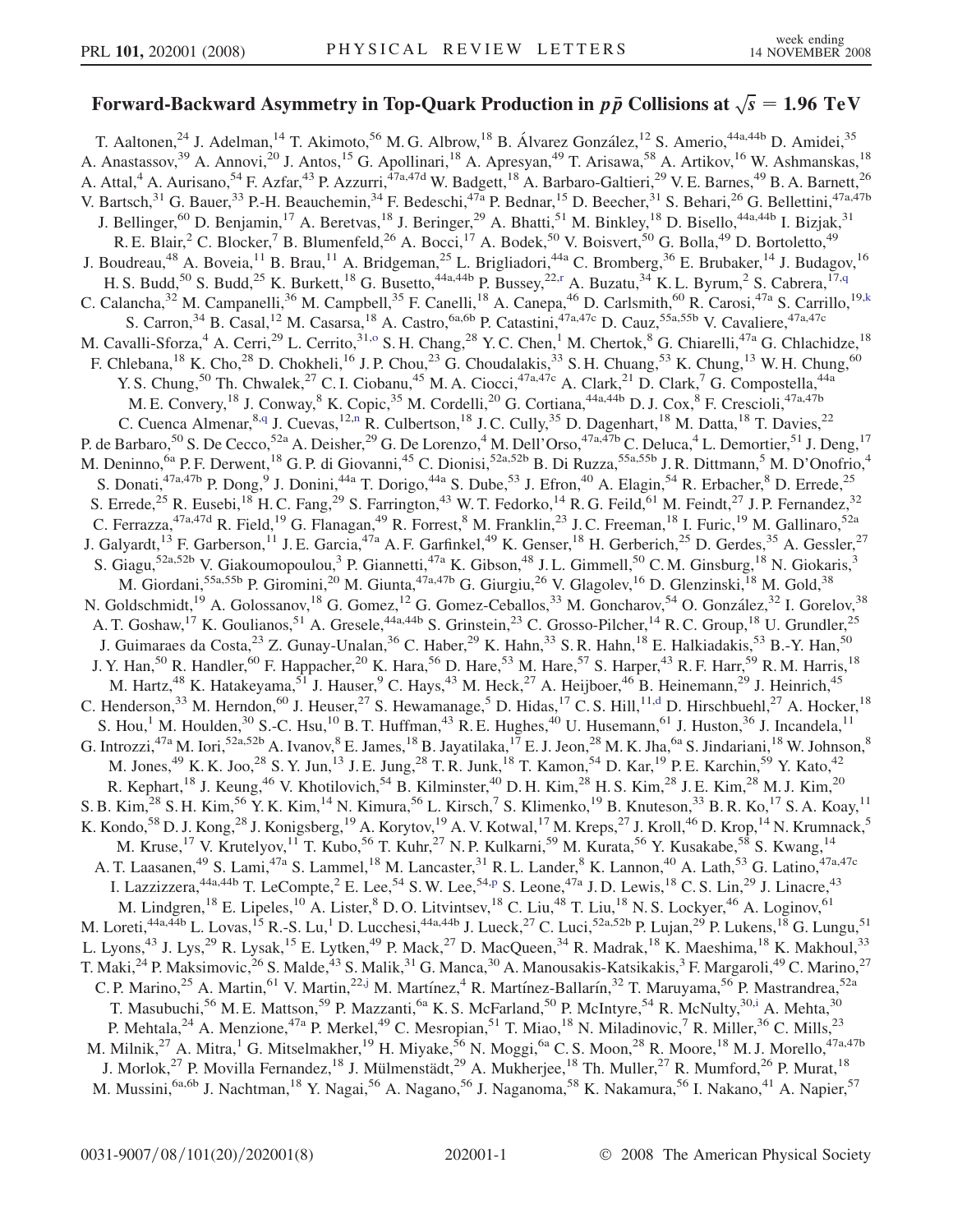V. Necula,<sup>17</sup> C. Neu,<sup>46</sup> M. S. Neubauer,<sup>25</sup> J. Nielsen,<sup>29,[f](#page-6-0)</sup> L. Nodulman,<sup>2</sup> M. Norman,<sup>10</sup> O. Norniella,<sup>25</sup> E. Nurse,<sup>31</sup> L. Oakes,<sup>43</sup> S. H. Oh,<sup>17</sup> Y. D. Oh,<sup>28</sup> I. Oksuzian,<sup>19</sup> T. Okusawa,<sup>42</sup> R. Orava,<sup>24</sup> K. Osterberg,<sup>24</sup> S. Pagan Griso,<sup>44a,44b</sup> C. Pagliarone,<sup>47a</sup> E. Palencia,<sup>18</sup> V. Papadimitriou,<sup>18</sup> A. Papaikonomou,<sup>27</sup> A. A. Paramonov,<sup>14</sup> B. Parks,<sup>40</sup> S. Pashapour,<sup>34</sup> J. Patrick,<sup>18</sup> G. Pauletta,<sup>55a,55b</sup> M. Paulini,<sup>13</sup> C. Paus,<sup>33</sup> Th. Peiffer,<sup>27</sup> D. E. Pellett,<sup>8</sup> A. Penzo,<sup>55a</sup> T. J. Phillips,<sup>17</sup> G. Pi[a](#page-6-0)centino,<sup>47a</sup> E. Pianori,<sup>46</sup> L. Pinera,<sup>19</sup> K. Pitts,<sup>25</sup> C. Plager,<sup>9</sup> L. Pondrom,<sup>60</sup> O. Poukhov,<sup>16,a</sup> N. Pounder,<sup>43</sup> F. Prakoshyn,<sup>16</sup> A. Pronko,<sup>18</sup> J. Proudfoot,<sup>2</sup> F. Ptohos,<sup>18[,h](#page-6-0)</sup> E. Pueschel,<sup>13</sup> G. Punzi,<sup>47a,47b</sup> J. Pursley,<sup>60</sup> J. Ra[d](#page-6-0)emacker,<sup>43,d</sup> A. Rahaman,<sup>48</sup> V. Ramakrishnan,<sup>60</sup> N. Ranjan,<sup>49</sup> I. Redondo,<sup>32</sup> B. Reisert,<sup>18</sup> V. Rekovic,<sup>38</sup> P. Renton,<sup>43</sup> M. Rescigno,<sup>52a</sup> S. Richter,<sup>27</sup> F. Rimondi,<sup>6a,6b</sup> L. Ristori,<sup>47a</sup> A. Robson,<sup>22</sup> T. Rodrigo,<sup>12</sup> T. Rodriguez,<sup>46</sup> E. Rogers,<sup>25</sup> S. Rolli,<sup>57</sup> R. Roser,<sup>18</sup> M. Rossi,<sup>55a</sup> R. Rossin,<sup>11</sup> P. Roy,<sup>34</sup> A. Ruiz,<sup>12</sup> J. Russ,<sup>13</sup> V. Rusu,<sup>18</sup> H. Saarikko,<sup>24</sup> A. Safonov,<sup>54</sup> W. K. Sakumoto,<sup>50</sup> O. Saltó,<sup>4</sup> L. Santi,<sup>55a,55b</sup> S. Sarkar,<sup>52a,52b</sup> L. Sartori,<sup>47a</sup> K. Sato,<sup>18</sup> A. Savoy-Navarro,<sup>45</sup> T. Scheidle,<sup>27</sup> P. Schlabach,<sup>18</sup> A. Schmidt,<sup>27</sup> E. E. Schmidt,<sup>18</sup> M. A. Schmidt,<sup>14</sup> M. P. Schmidt,<sup>61,[a](#page-6-0)</sup> M. Schmitt,<sup>39</sup> T. Schwarz,<sup>8</sup> L. Scodellaro,<sup>12</sup> A. L. Scott,<sup>11</sup> A. Scribano,<sup>47a,47c</sup> F. Scuri,<sup>47a</sup> A. Sedov,<sup>49</sup> S. Seidel,<sup>38</sup> Y. Seiya,<sup>42</sup> A. Semenov,<sup>16</sup> L. Sexton-Kennedy,<sup>18</sup> A. Sfyrla,<sup>21</sup> S. Z. Shalhout,<sup>59</sup> T. Shears,<sup>30</sup> P. F. Shepard,<sup>48</sup> D. Sher[m](#page-6-0)an,<sup>23</sup> M. Shimojima,<sup>56,m</sup> S. Shiraishi,<sup>14</sup> M. Shochet,<sup>14</sup> Y. Shon,<sup>60</sup> I. Shreyber,<sup>37</sup> A. Sidoti,<sup>47a</sup> P. Sinervo,<sup>34</sup> A. Sisakyan,<sup>16</sup> A. J. Slaughter,<sup>18</sup> J. Slaunwhite,<sup>40</sup> K. Sliwa,<sup>57</sup> J. R. Smith, ${}^{8}$  F. D. Snider,  ${}^{18}$  R. Snihur,  ${}^{34}$  A. Soha, ${}^{8}$  S. Somalwar,  ${}^{53}$  V. Sorin,  ${}^{36}$  J. Spalding,  ${}^{18}$  T. Spreitzer,  ${}^{34}$ P. Squillacioti,<sup>47a,47c</sup> M. Stanitzki,<sup>61</sup> R. St. Denis,<sup>22</sup> B. Stelzer,<sup>9</sup> O. Stelzer-Chilton,<sup>43</sup> D. Stentz,<sup>39</sup> J. Strologas,<sup>38</sup> D. Stuart, <sup>11</sup> J. S. Suh, <sup>28</sup> A. Sukhanov, <sup>19</sup> I. Suslov, <sup>16</sup> T. Suzuki, <sup>56</sup> A. Taffard, <sup>25,[e](#page-6-0)</sup> R. Takashima, <sup>41</sup> Y. Takeuchi, <sup>56</sup> R. Tanaka, <sup>41</sup> M. Tecchio,<sup>35</sup> P. K. Ten[g](#page-6-0),<sup>1</sup> K. Terashi,<sup>51</sup> J. Thom,<sup>18,g</sup> A. S. Thompson,<sup>22</sup> G. A. Thompson,<sup>25</sup> E. Thomson,<sup>46</sup> P. Tipton,<sup>61</sup> V. Tiwari,<sup>13</sup> S. Tkaczyk,<sup>18</sup> D. Toback,<sup>54</sup> S. Tokar,<sup>15</sup> K. Tollefson,<sup>36</sup> T. Tomura,<sup>56</sup> D. Tonelli,<sup>18</sup> S. Torre,<sup>20</sup> D. Torretta,<sup>18</sup> P. Totaro,<sup>55a,55[b](#page-6-0)</sup> S. Tourneur,<sup>45</sup> Y. Tu,<sup>46</sup> N. Turini,<sup>47a,47c</sup> F. Ukegawa,<sup>56</sup> S. Vallecorsa,<sup>21</sup> N. van Remortel,<sup>24,b</sup> A. Varganov,<sup>35</sup> E. Vataga,<sup>47a,47d</sup> F. Vázquez,<sup>19,[k](#page-6-0)</sup> G. Velev,<sup>18</sup> C. Vellidis,<sup>3</sup> V. Veszpremi,<sup>49</sup> M. Vidal,<sup>32</sup> R. Vidal,<sup>18</sup> I. Vila,<sup>12</sup> R. Vilar,<sup>12</sup> T. Vine,<sup>31</sup> M. Vogel,<sup>38</sup> I. Volobouev,<sup>29[,p](#page-6-0)</sup> G. Volpi,<sup>47a,47b</sup> F. Würthwein,<sup>10</sup> P. Wagner,<sup>2</sup> R. G. Wagner,<sup>2</sup> R. L. Wagner,<sup>18</sup> J. Wagner-Kuhr,<sup>27</sup> W. Wagner,<sup>27</sup> T. Wakisaka,<sup>42</sup> R. Wallny,<sup>9</sup> S. M. Wang,<sup>1</sup> A. Warburton,<sup>34</sup> D. Waters,<sup>31</sup> M. Weinberger,<sup>54</sup> J. W[e](#page-6-0)inelt,<sup>27</sup> W. C. Wester III,<sup>18</sup> B. Whitehouse,<sup>57</sup> D. Whiteson,<sup>46,e</sup> A. B. Wicklund,<sup>2</sup> E. Wicklund,<sup>18</sup> G. Williams,<sup>34</sup> H. H. Williams,<sup>46</sup> P. Wilson,<sup>18</sup> B. L. Winer,<sup>40</sup> P. Wittich,<sup>18,[g](#page-6-0)</sup> S. Wolbers,<sup>18</sup> C. Wolfe,<sup>14</sup> T. Wright,<sup>35</sup> X. Wu,<sup>21</sup> S. M. Wynne,<sup>30</sup> A. Yagi[l](#page-6-0),<sup>10</sup> K. Yamamoto,<sup>42</sup> J. Yamaoka,<sup>53</sup> U.K. Yang,<sup>14,1</sup> Y.C. Yang,<sup>28</sup> W.M. Yao,<sup>29</sup> G.P. Yeh,<sup>18</sup> J. Yoh,<sup>18</sup> K. Yorita, <sup>14</sup> T. Yoshida, <sup>42</sup> G. B. Yu, <sup>50</sup> I. Yu, <sup>28</sup> S. S. Yu, <sup>18</sup> J. C. Yun, <sup>18</sup> L. Zanello, <sup>52a, 52b</sup> A. Zanetti, <sup>55a</sup> I. Zaw, <sup>23</sup> X. Zhang, <sup>25</sup>

Y. Zheng,  $9, c$  $9, c$  and S. Zucchelli<sup>6a,6b</sup>

## (CDF Collaboration)<sup>s</sup>

<sup>1</sup>Institute of Physics, Academia Sinica, Taipei, Taiwan 11529, Republic of China<br><sup>2</sup><sup>4</sup> Engange National Laboratory, Argonne, Illinois 60430, USA

 $A$ rgonne National Laboratory, Argonne, Illinois 60439, USA<br> $3$ University of Athens, 157 71 Athens, Greece

<sup>3</sup>University of Athens, 157 71 Athens, Greece<sup>3</sup> Theories *Lyniversity* of Athens, 157 71 Athens, Greece<sup>4</sup>

Institut de Fisica d'Altes Energies, Universitat Autonoma de Barcelona, E-08193, Bellaterra (Barcelona), Spain <sup>5</sup>

<sup>5</sup>Baylor University, Waco, Texas 76798, USA<br><sup>6a</sup>Istituto Nazionale di Fisica Nucleare Bologna, I-40127 Bologna, Italy<br><sup>6b</sup>University of Bologna, I-40127 Bologna, Italy

 ${}^{7}$ Brandeis University, Waltham, Massachusetts 02254, USA

<sup>8</sup>University of California, Davis, Davis, California 95616, USA

<sup>9</sup>University of California, Los Angeles, Los Angeles, California 90024, USA<br><sup>10</sup>University of California, San Diego, La Jolla, California 92093, USA

<sup>11</sup>University of California, Santa Barbara, Santa Barbara, California 93106, USA<br><sup>12</sup>Instituto de Fisica de Cantabria, CSIC-University of Cantabria, 39005 Santander, Spain<br><sup>13</sup>Carnegie Mellon University, Pittsburgh, Penn

Institute of Experimental Physics, 040 01 Kosice, Slovakia<br>
<sup>16</sup>Joint Institute for Nuclear Research, RU-141980 Dubna, Russia<br>
<sup>17</sup>Duke University, Durham, North Carolina 27708, USA<br>
<sup>18</sup>Fermi National Accelerator Laborat

## 202001-2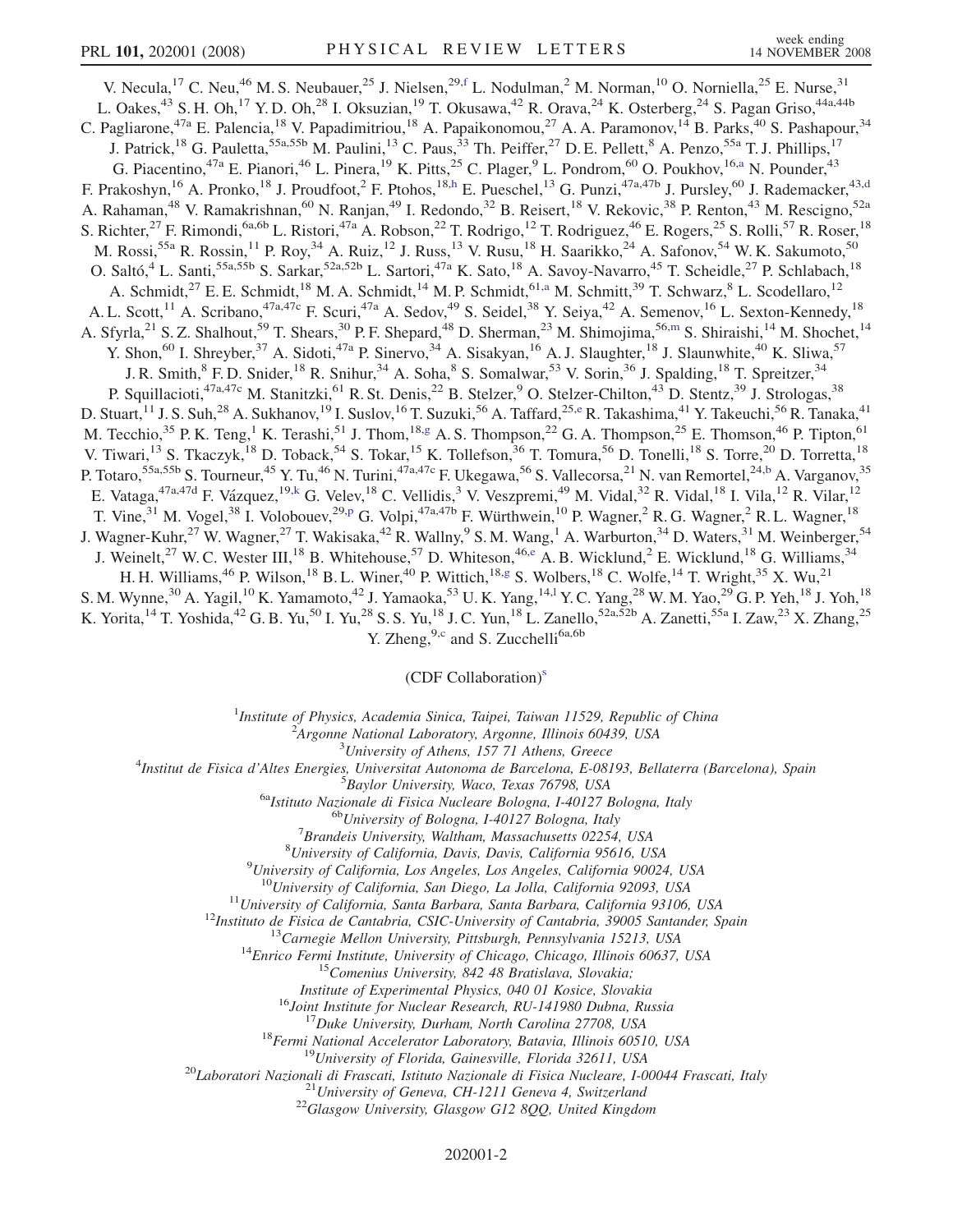<sup>23</sup>Harvard University, Cambridge, Massachusetts 02138, USA<br><sup>24</sup>Division of High Energy Physics, Department of Physics, University of Helsinki and Helsinki Institute of Physics,

FIN-00014, Helsinki, Finland<br><sup>25</sup>University of Illinois, Urbana, Illinois 61801, USA<br><sup>26</sup>The Johns Hopkins University, Baltimore, Maryland 21218, USA<br><sup>27</sup>Institut für Experimentelle Kernphysik, Universität Karlsruhe, 76128

Seoul National University, Seoul 151-742, Korea;

Sungkyunkwan University, Suwon 440-746, Korea;

Korea Institute of Science and Technology Information, Daejeon, 305-806, Korea;

Chonnam National University, Gwangju, 500-757, Korea<br><sup>29</sup>Ernest Orlando Lawrence Berkeley National Laboratory, Berkeley, California 94720, USA<br><sup>30</sup>University of Liverpool, Liverpool L69 7ZE, United Kingdom<br><sup>31</sup>University C

 $34$ Institute of Particle Physics: McGill University, Montréal, Canada H3A 2T8;

and University of Toronto, Toronto, Canada M5S 1A7<br><sup>35</sup>University of Michigan, Ann Arbor, Michigan 48109, USA<br><sup>36</sup>Michigan State University, East Lansing, Michigan 48824, USA<br><sup>37</sup>Institution for Theoretical and Experimenta

<sup>43</sup>University of Oxford, Oxford OX1 3RH, United Kingdom<br><sup>44a</sup>Istituto Nazionale di Fisica Nucleare, Sezione di Padova-Trento, I-35131 Padova, Italy<br><sup>44b</sup>University of Padova, I-35131 Padova, Italy<br><sup>45</sup>LPNHE, Universite P

<sup>47a</sup>Istituto Nazionale di Fisica Nucleare Pisa, 1-56127 Pisa, Italy<br><sup>47b</sup>University of Pisa, 1-56127 Pisa, Italy<br><sup>47c</sup>University of Siena, 1-56127 Pisa, Italy<br><sup>47d</sup>Scuola Normale Superiore, 1-56127 Pisa, Italy<br><sup>48</sup>Univer

<sup>50</sup>University of Rochester, Rochester, New York 14627, USA<br><sup>51</sup>The Rockefeller University, New York, New York 10021, USA<br><sup>52a</sup>Istituto Nazionale di Fisica Nucleare, Sezione di Roma 1, I-00185 Roma, Italy<br><sup>52b</sup>Sapienza Un

<sup>55b</sup>University of Trieste/Udine, Italy<br><sup>56</sup>University of Tsukuba, Tsukuba, Ibaraki 305, Japan<br><sup>57</sup>Tufts University, Medford, Massachusetts 02155, USA<br><sup>58</sup>Wayne State University, Detroit, Michigan 48201, USA<br><sup>60</sup>Universit

<sup>61</sup>Yale University, New Haven, Connecticut 06520, USA

(Received 17 June 2008; published 12 November 2008)

We present measurements of the forward-backward charge asymmetry in top pair production using 1.9 fb<sup>-1</sup> of  $p\bar{p}$  collisions at  $\sqrt{s} = 1.96$  TeV recorded with the Collider Detector at Fermilab II. Correcting for acceptance and measurement dilutions we obtain parto level asymmetries of  $A^{p\bar{p}} = 0.17 \pm 0.08$  in for acceptance and measurement dilutions we obtain parton-level asymmetries of  $A_{FB}^{p\bar{p}} = 0.17 \pm 0.08$  in the n<sub>n</sub> frame and  $A^{t\bar{t}} = 0.24 \pm 0.14$  in the  $t\bar{t}$  frame. The values are consistent with the standard mo the  $p\bar{p}$  frame and  $A_{FB}^{t\bar{t}} = 0.24 \pm 0.14$  in the  $t\bar{t}$  frame. The values are consistent with the standard model<br>expectation and disfavor exotic production mechanisms with significant negative values expectation and disfavor exotic production mechanisms with significant negative values.

DOI: [10.1103/PhysRevLett.101.202001](http://dx.doi.org/10.1103/PhysRevLett.101.202001) PACS numbers: 12.38.Qk, 13.87.Ce, 14.65.Ha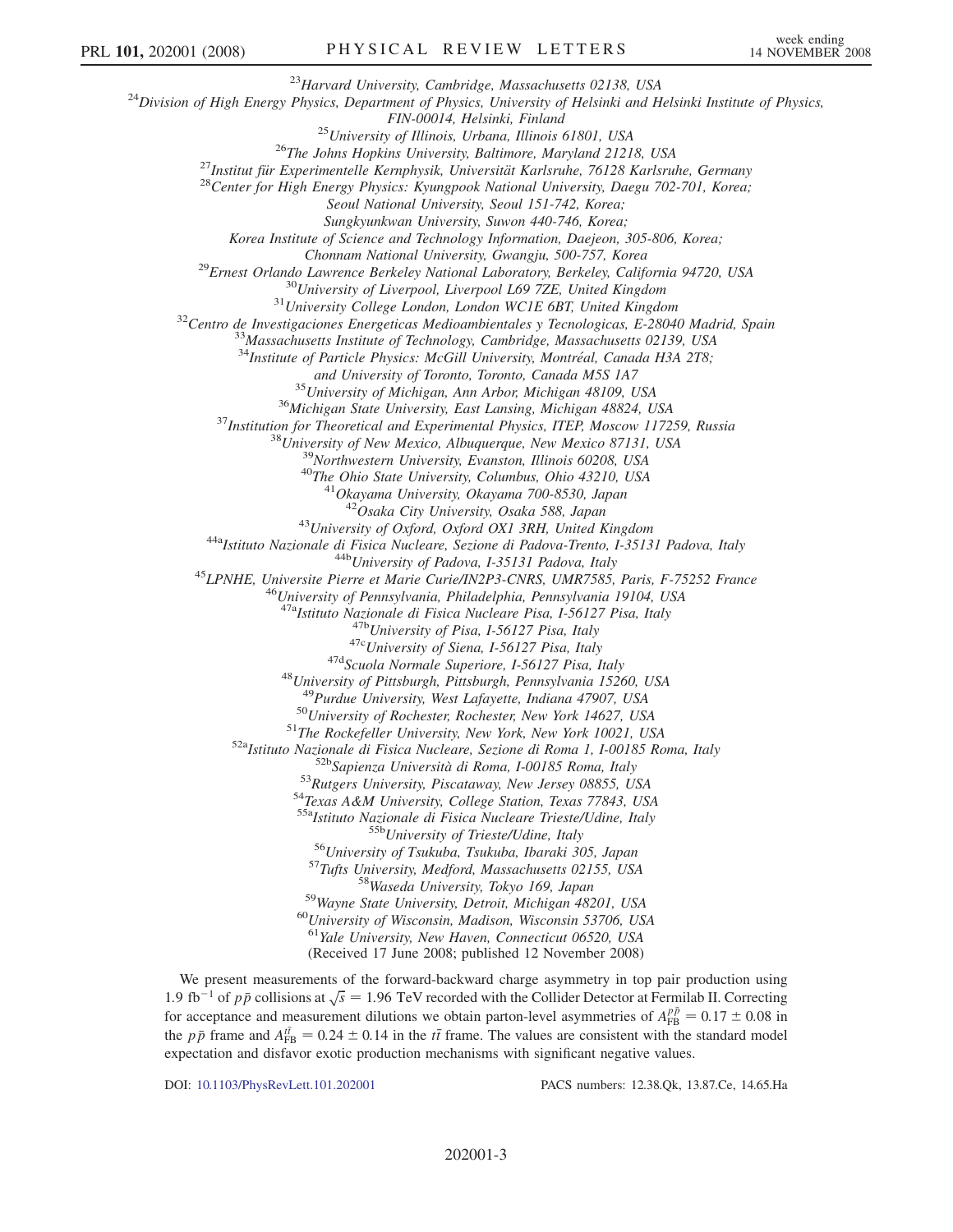The top quark, discovered in 1995 by both Tevatron experiments [1], is the only known fermion with a mass of the order of the electroweak breaking scale. This suggests that it may play a special role in new physics. A detailed investigation of the production mechanism of top quarks will give insights into whether top quarks are produced via new physics processes.

In this Letter we present two analyses studying the forward-backward charge asymmetry of top quark pairs in  $p\bar{p}$  collisions at  $\sqrt{s} = 1.96$  TeV at the Fermilab<br>Tevatron In standard model OCD a charge asymmetry Tevatron. In standard model QCD a charge asymmetry  $A_C$  arises in next-to-leading order  $t\bar{t}X$  production. Because the strong interaction is invariant under charge conjugation  $A<sub>C</sub>$  is equivalent to a forward-backward asymmetry  $A_{FB}$ . Recent calculations predict a slightly positive total  $A_{FB} = 5.0 \pm 1.5\%$  in the Tevatron  $p\bar{p}$  rest frame<br>[2.3] with the theoretical uncertainty driven by the size [2,3], with the theoretical uncertainty driven by the size of corrections at higher orders. This small total  $A_{FB}$  combines a positive asymmetry from the interference of the Born and virtual (box) corrections  $(t\bar{t})$  with a negative<br>asymmetry from interference of initial and final state raasymmetry from interference of initial and final state radiation amplitudes  $(t\bar{t} + g)$  [4].<br>While the total  $A_{\text{FB}}$  value

While the total  $A_{FB}$  value expected by the standard model is hardly measurable at the presently achievable precision, we are sensitive to large  $A_{FB}$  values (of order  $\pm 30\%$ ) predicted in some models with new physics, e.g.  $Z'$ -like states with parity violating couplings [5] and theo-<br>ries with chiral color [2.6]. In contrast to searches for heavy ries with chiral color [2,6]. In contrast to searches for heavy resonances in the spectrum of the mass of the top pair [7], a measurement of  $A_{FB}$  is sensitive to both narrow and broad resonances. In addition, the presence of a massive gluon may be visible in the asymmetry even above the collision energy due to interference with the standard model gluon.

Since a longitudinal boost changes the top quark direction,  $A_{FB}$  is frame dependent. Undetected collinear gluon radiation makes the fundamental initial parton frame experimentally inaccessible. However, the  $t\bar{t}$  and the  $p\bar{p}$ <br>frame are experimentally accessible and according to [2] frame are experimentally accessible and according to [2] the  $A_{FB}$  values in the  $p\bar{p}$  frame are predicted to be reduced by  $\approx 30\%$  relative to the *tt* frame.<br>We present here the first measure

We present here the first measurement of the top-quark production  $A_{FB}$ , fully corrected to the parton level, in both the  $p\bar{p}$  and  $t\bar{t}$  frames. Correction to the intrinsic parton<br>value allows direct comparison to theoretical prediction value allows direct comparison to theoretical prediction, and measurements in two frames probe the consistency and the frame dependence of the effect. A recent study [8] measures a quantity which is related to the  $t\bar{t}$  frame asymmetry but is uncorrected for acceptance and resolution metry but is uncorrected for acceptance and resolution effects. The result  $(12 \pm 8 \pm 1)\%$  is larger than expected, within errors, but difficult to interpret.

We use 1.9 fb<sup>-1</sup> of  $p\bar{p}$  collision data recorded by the Collider Detector at Fermilab II (CDF). The detector is a forward-backward symmetric system consisting of a magnetic spectrometer surrounded by projective calorimeters and muon detectors [9]. Charged track reconstruction in a

1.4 T axial field uses a large open cell drift chamber and silicon microstrip detectors for displaced secondary vertex detection. We use coordinates where  $\phi$  is the azimuthal angle and  $\theta$  is the polar angle with respect to the proton<br>beam z axis. Transverse energy is  $F_x = F \sin \theta$  the rapidbeam z axis. Transverse energy is  $E_T = E \sin \theta$ , the rapid-<br>ity is  $Y = \frac{1}{\ln |F(x + n)|}$  ( $F = n$ )] and the pseudorapidity ity is  $Y = \frac{1}{2} \ln[(E + p_z)/(E - p_z)]$ , and the pseudorapidity<br>is  $m = -\ln[\tan(\theta/2)]$ 

is  $\eta = -\ln[\tan(\theta/2)].$ <br>We collect a sample We collect a sample of candidate events in the lepton  $+$ jets topology  $t\bar{t} \to (W^+b)(W^-\bar{b}) \to (q\bar{q}^{\prime}b)(\ell^-\bar{\nu}_{\ell}\bar{b})$  [10],<br>where one W-boson decays leptonically and the other where one W-boson decays leptonically and the other hadronically, by triggering on a central  $(|\eta| \leq 1.0)$  electron with  $E_T > 18$  GeV or central muon with transverse momentum  $p_T > 18$  GeV/c. After offline reconstruction we select events with an isolated electron with  $E_T \geq$ 20 GeV or muon with  $p_T \geq 20$  GeV/c, missing transverse energy  $E_T \geq 20$  GeV [11] consistent with a neutrino from W decay, and at least four hadronic jets with  $|\eta| \le 2.0$  and  $E_T \geq 20$  GeV. Jets are clustered in fixed cones of radius  $\Delta R = \sqrt{(\Delta \eta)^2 + (\Delta \phi)^2} \le 0.4$  and jet energies are cor-<br>rected to parton-level values [12]. At least one jet must  $\Delta R \equiv \sqrt{\Delta \eta}^2 + (\Delta \phi)^2 \leq 0.4$  and jet energies are corrected to parton-level values [12]. At least one jet must be b tagged, i.e., contain a reconstructed secondary vertex consistent with the decay of a bottom hadron in the jet [13]. We find 484 candidate events.

The expected  $t\bar{t}$  signal is studied using the PYTHIA,<br>RWIG and MC@NLO event generators [14] and a full HERWIG, and MC@NLO event generators [14] and a full detector simulation [15]. The top quark mass is set equal to  $M_t = 175 \text{ GeV}/c^2$ . The rates and kinematics of background processes are well modeled with simulation and data control samples [16] which will be discussed later. We expect a total of  $87 \pm 23$  background events, leaving a  $t\bar{t}$  signal of  $397 + 32$  events, consistent with our previous signal of  $397 \pm 32$  events, consistent with our previous cross-section measurement of  $8.2 \pm 1.0$  pb [17].<br>Mass constraints on the W bosons from top gu

Mass constraints on the W bosons from top quark decay fix the jet parton assignment and allow complete reconstruction of the *tt* kinematics. For the  $p\bar{p}$  frame analysis we<br>use the algorithm employed in the top quark mass meause the algorithm employed in the top quark mass measurement of Ref. [18]. Measured jet energies float within expected resolutions, b-tagged jets are taken as fragmented b quarks, both W boson masses  $M(\ell \nu)$  and  $M(q\bar{q}')$  are<br>constrained to 80.4 GeV/ $c^2$  and the top quark mass is constrained to 80.4 GeV/ $c^2$ , and the top quark mass is constrained to 175 GeV/ $c^2$ . For the *tt* frame analysis we<br>use the technique described in Refs. [19] which employs use the technique described in Refs. [19] which employs constraints on the W boson masses, the reconstructed  $t$ - $\bar{t}$  mass difference (but not M) the total transverse energy mass difference (but not  $M_t$ ), the total transverse energy, and the *b* likelihood of the jets [20]. In simulated  $t\bar{t}$  samples the two procedures resolve the top direction with similar the two procedures resolve the top direction with similar accuracy. The resolution on the direction of the hadronically decaying top quark  $t<sub>h</sub>$ , expressed in terms of rapidity, is  $\sigma_Y(t_h) \approx 0.29$ . The leptonically decaying top quark system  $t_l$ , which includes the indirectly measured neutrino, has  $\sigma_Y(t_\ell) \approx 0.46$  and significant non-Gaussian tails (15%).

We measure the direction of the top quark in the  $p\bar{p}$ center-of-mass frame using the cosine of the polar angle between the hadronic top quark and the proton beam,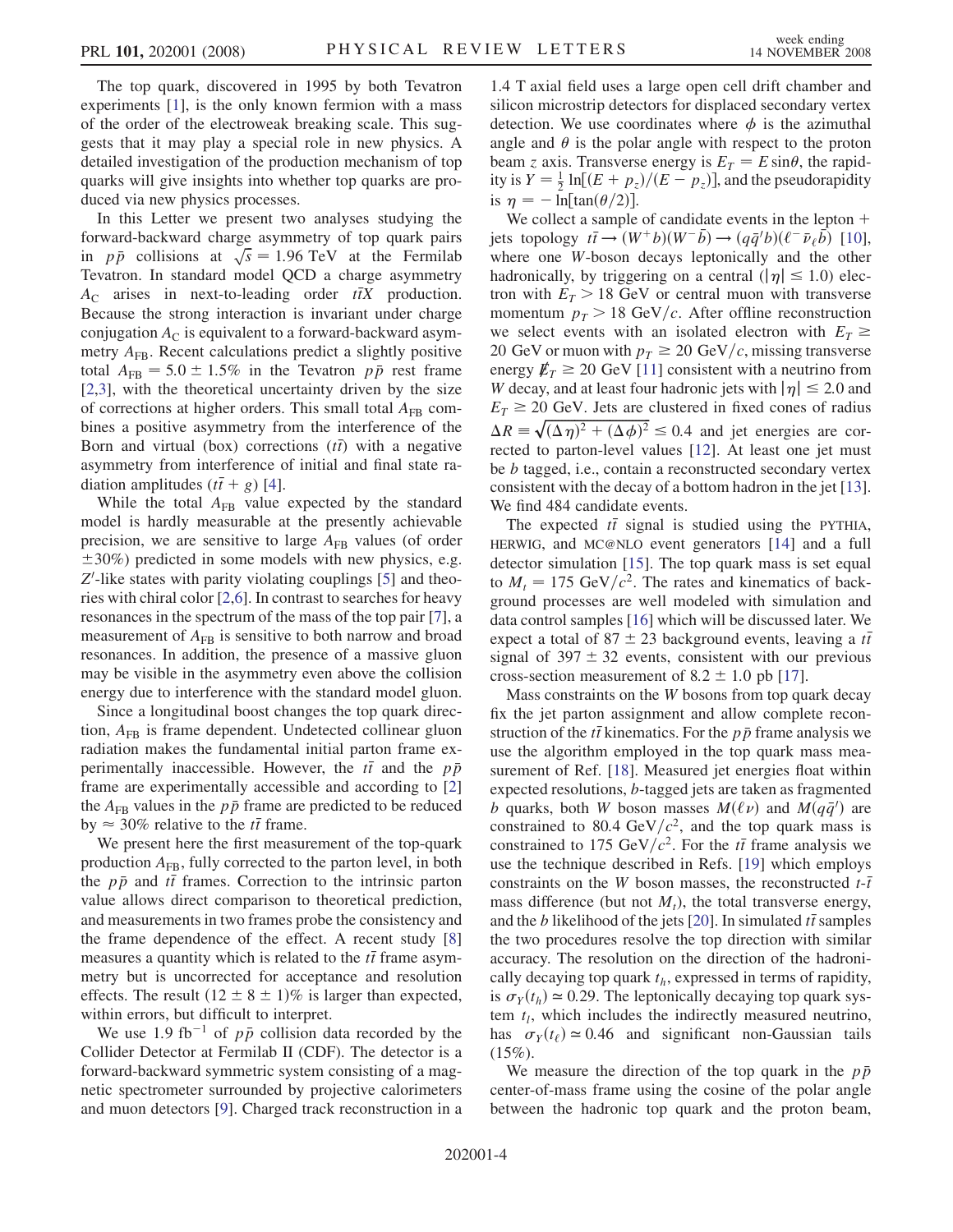| Measured asymmetries in large simulated $t\bar{t}$ samples.<br>TABLE I. |                                   |                                    |                                   |                                    |  |  |  |
|-------------------------------------------------------------------------|-----------------------------------|------------------------------------|-----------------------------------|------------------------------------|--|--|--|
| Generator                                                               | Parton-level $A_{\text{FR}}^{pp}$ | Reconstructed $A_{\text{FR}}^{pp}$ | Parton-level $A_{\text{FR}}^{tt}$ | Reconstructed $A_{\text{FR}}^{tt}$ |  |  |  |
| <b>PYTHIA</b>                                                           | $0.000 \pm 0.003$                 | $-0.007 \pm 0.006$                 | $0.000 \pm 0.001$                 | $-0.005 \pm 0.003$                 |  |  |  |
| HERWIG                                                                  | $0.000 \pm 0.006$                 | $-0.013 \pm 0.012$                 | $-0.003 \pm 0.002$                | $-0.003 \pm 0.006$                 |  |  |  |
| MC@NLO                                                                  | $0.038 \pm 0.002$                 | $0.015 \pm 0.016$                  | $0.049 \pm 0.002$                 | $0.017 \pm 0.007$                  |  |  |  |

 $\cos \alpha_p$ . The sign of the  $t_h$  electric charge is opposite that of  $Q_{\ell}$ , the leptonic charge observed in the  $t_l$  decay. Assuming CP invariance, we find one top quark angle  $\cos\theta = -Q_\ell$ .  $\cos \alpha_p$  in each event and calculate the asymmetry in the  $p\bar{p}$ center-of-mass frame [21]

$$
A_{\rm FB}^{p\bar{p}} = \frac{N(\cos\theta > 0) - N(\cos\theta < 0)}{N(\cos\theta > 0) + N(\cos\theta < 0)}.
$$
 (1)

This technique has the simplicity of relying only on the hadronic top quark reconstruction, but has the drawback of measuring asymmetries which are diluted by 30% compared to the  $t\bar{t}$  frame.<br>The  $t\bar{t}$  rest frame.

The  $t\bar{t}$  rest frame measurement exploits the Lorentz variant difference between the t and  $\bar{t}$  ranidities Y, and invariant difference between the t and  $\bar{t}$  rapidities  $Y_t$  and  $Y_t$ . We use the reconstructed rapidity of  $t_0$  and  $t_0$  in each event, assume CP invariance, and determine  $\Delta Y = Y_t - Y_t = Q_{t+1}(Y_t - Y_t)$  from which we calculate the asym- $Y_{\bar{t}}$ . We use the reconstructed rapidity of  $t_{\ell}$  and  $t_h$  in each metry in the approximate (LO)  $t\bar{t}$  rest frame [22]  $Y_{\bar{i}} = Q_{\ell} \cdot (Y_{t_{\ell}} - Y_{t_{h}})$  from which we calculate the asym-

$$
A_{\text{FB}}^{t\bar{t}} = \frac{N(\Delta Y > 0) - N(\Delta Y < 0)}{N(\Delta Y > 0) + N(\Delta Y < 0)}.
$$
 (2)

To connect this with other asymmetry measurements, we note that in the case of ideal resolution  $A_{FB}^{t\bar{t}}$  reproduces the assummetry measured in the equivalent Collins-Soper asymmetry measured in the equivalent Collins-Soper frame [23]. While it is sensitive to the larger  $t\bar{t}$  frame<br>asymmetry  $\Delta Y$  combines the uncertainties of both quark asymmetry,  $\Delta Y$  combines the uncertainties of both quark<br>reconstructions, including the neutrino-related complicareconstructions, including the neutrino-related complications of the  $t_{\ell}$  quark system.

The expected measurement performance is evaluated using simulated samples. In Table I we compare asymmetries found after selection and reconstruction to partonlevel asymmetries calculated using perfect acceptance and resolution. The uncertainties reflect the simulation statistics. With the parton-shower generators PYTHIA and HERWIG we see no intrinsic charge asymmetry at the parton level, as expected, and verify that any forwardbackward bias from selection and reconstruction is small. With the MC@NLO generator, which includes the small QCD-induced charge asymmetry, we find parton-level values consistent with theoretical expectation in magnitude and the level of frame dependence. With large statistics the measured values are sensitive to the small asymmetry, but diluted by acceptance and reconstruction effects. Dilution corrections, as well as the expected sensitivity in our finite data set, are discussed later. The calibration of the simulation to the physical detector geometry and acceptance has been checked in studies of electroweak processes [24]. For

example, the leptonic charge asymmetry in  $W^{\pm} \rightarrow l^{\pm}$ <br>agrees with our simulated physics and detector mode agrees with our simulated physics and detector model within the statistical uncertainty of  $\approx 0.004$ .

The  $A_{FB}$  measured in data must be corrected for background contributions which include asymmetric weak processes.  $W$  + jets events with tagged heavy flavor ( $W$  + hf) or mistagged light partons  $(W + 1f)$  are modeled using ALPGEN [25] interfaced to PYTHIA parton showering, along with *b* tagging and mistagging rates parametrized from jet data. Small electroweak backgrounds (EW), WW, WZ, ZZ and single-top, are modeled with PYTHIA and with MADEVENT  $[26]$ , respectively. The non-W (QCD) electron background is studied using data events with five jets where one jet models a misreconstructed electron; the same sample is used for non-W muons after reweighting the lepton acceptance. The background levels and asymmetries expected in the two analyses are shown in Table II. The combined results are listed in the last row.

Figure [1](#page-5-0) shows the measured distributions of  $\cos\theta$  and  $V$  in the 484 h-tagged  $t\bar{t}$  candidates, along with predic- $\Delta Y$  in the 484 *b*-tagged *tt* candidates, along with predictions based on simulated *tt* events from the MC@NLO tions based on simulated  $t\bar{t}$  events from the MC@NLO<br>generator in combination with our non- $t\bar{t}$  background modgenerator in combination with our non- $t\bar{t}$  background mod-<br>els. The measured asymmetries are displayed in Table III els. The measured asymmetries are displayed in Table [III](#page-5-0). The background-corrected values, derived by subtracting the composite model shape bin-by-bin, show a positive asymmetry which is larger than but consistent with the MC@NLO predictions within uncertainties. Our background-corrected  $A_{\text{FB}}^{t\bar{t}}$ , although measured in a slightly different visible phase space is very consistent with the different visible phase space, is very consistent with the measurement from the D0 Collaboration [8]. Subdividing the data by lepton types and lepton charges shows a consistent positive asymmetry across all samples.

To study the two contributions  $t\bar{t}$  and  $t\bar{t} + g$  with differ-<br>t expected sign in  $A_{\text{FB}}$ , we split our data sample into ent expected sign in  $A_{FB}$ , we split our data sample into events without any additional hard jet  $(N_{\text{jets}} = 4, 85\% \text{ ft})$ <br>and events with at least one additional hard jet  $(N_{\text{eff}} > 5$ and events with at least one additional hard jet ( $N_{\text{jets}} \geq 5$ , 53%  $t\bar{t} + g$ ). Our background-corrected  $A_{FB}^{p\bar{p}}$  and  $A_{FB}^{t\bar{t}}$  val-

TABLE II. Backgrounds, estimated number of events  $N_{exp}$ , and their effective asymmetries.

| Process    | $N_{\rm exp}$ | $A_{\text{FB}}^{pp}$ | $A_{\text{FR}}^{tt}$ |
|------------|---------------|----------------------|----------------------|
| $W + hf$   | $37 \pm 10$   | $-0.087 \pm 0.005$   | $-0.045 \pm 0.003$   |
| $W+1$ f    | $20 + 5$      | $0.044 \pm 0.008$    | $-0.006 \pm 0.015$   |
| EW         | $12 + 1$      | $-0.022 \pm 0.014$   | $-0.015 \pm 0.044$   |
| <b>OCD</b> | $18 \pm 16$   | $-0.008 \pm 0.004$   | $0.006 \pm 0.010$    |
| Total      | $87 + 23$     | $-0.053 \pm 0.004$   | $-0.021 \pm 0.007$   |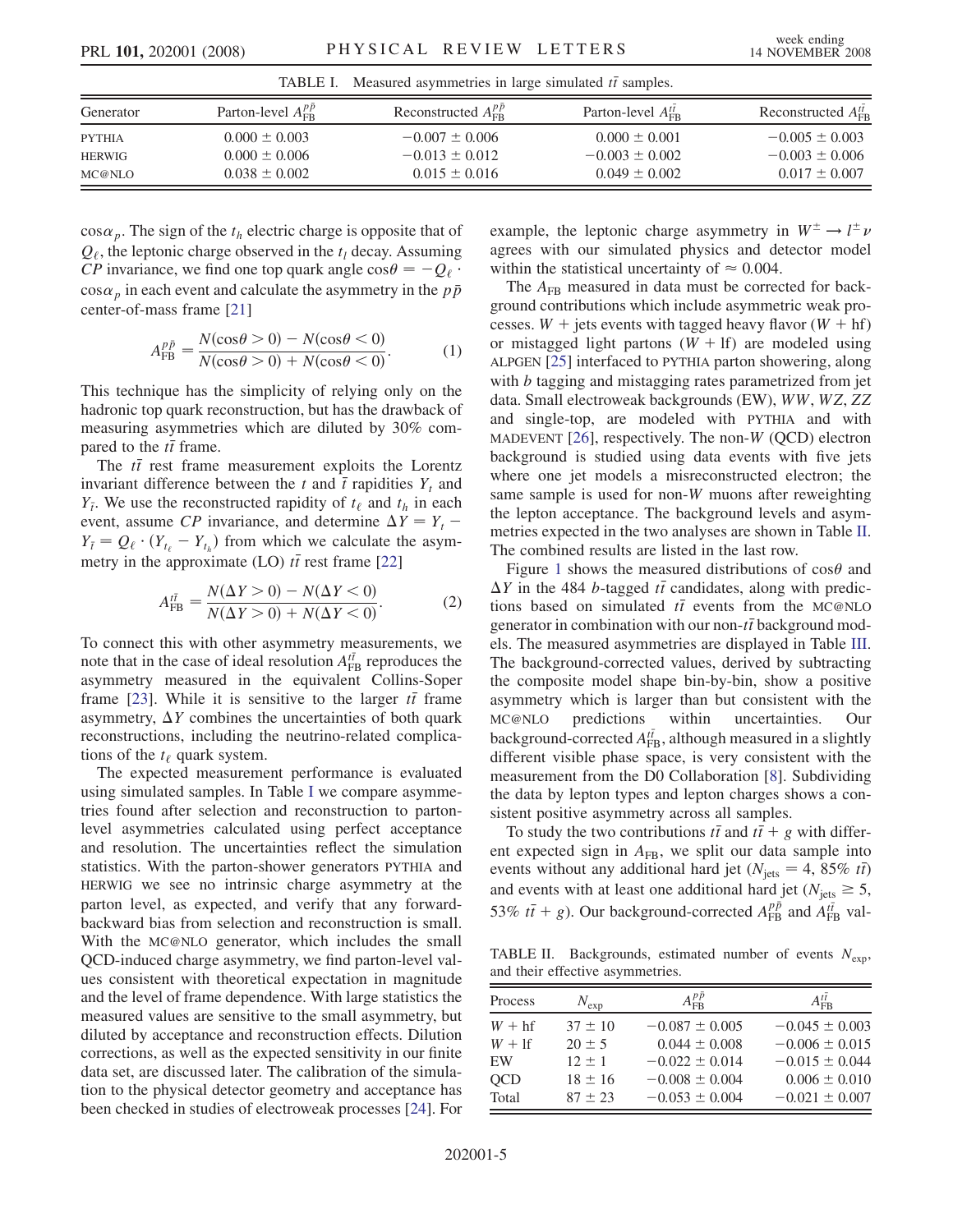<span id="page-5-0"></span>

FIG. 1. The two top-quark production angle variables,  $\cos\theta$  for the p<sub>p</sub> frame and  $\Delta Y$  for the t<sub>i</sub> frame. The solid line is the prediction for the text of the production of the CCD-induced charge asymmetry and  $\sigma_z = 8$ for *tt* with MC@NLO model of the QCD-induced charge asymmetry and  $\sigma_{t\bar{t}} = 8.2$  pb, plus the expected non-*tt* backgrounds. The dashed curve shows the prediction when *tt* is reweighted according to the form  $1 + A_{\text{max$ dashed curve shows the prediction when  $t\bar{t}$  is reweighted according to the form  $1 + A_{FB} \cos \alpha$  using measured values of  $A_{FB}$ .

ues for this study are presented in Table III. The  $N_{\text{jets}}$ dependence is not as strong as seen in [8], but the limited statistics does not allow a firm conclusion.

The distributions in Fig. 1 are distorted from their true parton-level shapes by acceptance bias and reconstruction errors. We use a matrix inversion technique to derive the parton-level distributions and  $t\bar{t}$  asymmetries. If an event in<br>hin *i* at parton level is collected with efficiency  $\epsilon$ , and bin *j* at parton level is collected with efficiency  $\epsilon_i$  and migrates to bin  $i$  at the measurement level with probability  $S_{ij}$ , the bin-by-bin parton-level distributions  $P_j$  can be found from the background-corrected data distributions  $D_i$  by the inverse transformation

$$
P_j = \epsilon_j^{-1} S_{ji}^{-1} D_i.
$$
 (3)

We simplify each distribution to four bins, with two bins on either side of the crossover at  $\cos\theta = \Delta Y = 0$ . The effi-<br>ciencies and migration matrix  $S_{\text{tot}}$  are derived by comparing ciencies and migration matrix  $S_{ij}$  are derived by comparing the parton and reconstructed level quantities using the zero asymmetry PYTHIA  $t\bar{t}$  simulations. In the  $\cos\theta(\Delta Y)$  analy-<br>six roughly 13% (25%) of events change signs, but the sis roughly 13% (25%) of events change signs, but the matrix is symmetric within uncertainties. The symmetry of the matrix, which follows from the forward-backward symmetry of the detector, ensures that the inversion is insensitive to small errors in the modeling of the migration parameters.

The expected performance of the complete calculation is evaluated with simulated samples. Sensitivity to the asymmetry model is studied using PYTHIA samples that have been reweighted in the top-quark production angle for a range of possible asymmetry functions and magnitudes varying between 0.0 and 0.30. Sensitivity to the QCDinduced asymmetry is studied with MC@NLO. The effect of extra jets is studied with exclusive  $t\bar{t} + 0$  parton and  $t\bar{t} + 1$  parton samples made with the ALPGEN generator. Each 1 parton samples made with the ALPGEN generator. Each sample was reconstructed, measured, and propagated back to the parton level with the procedures described above. For all conditions the procedure returns mean values within 0.02 of the true value. The predicted statistical precisions in our 1.9 fb<sup>-1</sup> data set are  $\delta A_{\text{FB}}^{p\bar{p}} = 0.09$  and  $\delta A_{\text{FB}}^{t\bar{t}} = 0.13$  $\delta A_{\text{FB}}^{t\bar{t}} = 0.13.$ <br>Additional

Additional sources of uncertainty are evaluated using simulated samples with reasonable variations on the assumptions for background shape and normalization, signal shapes, the top quark mass, the parton distribu-

TABLE III. Predicted  $(MC@NLO + non-t\bar{t})$  and measured asymmetries without further corrections.

|                       | $N_{\text{itst}}$ | Predicted $A_{\text{FB}}^{pp}$ | Measured $A_{\text{FR}}^{pp}$ | Predicted $A_{\text{FB}}^{tt}$ | Measured $A_{\text{FR}}^{tt}$ |
|-----------------------|-------------------|--------------------------------|-------------------------------|--------------------------------|-------------------------------|
| Recontructed data     | $\geq 4$          | $0.001 \pm 0.010$              | $0.099 \pm 0.045$             | $0.010 \pm 0.007$              | $0.087 \pm 0.045$             |
| Background subtracted | $\geq 4$          | $0.015 \pm 0.016$              | $0.130 \pm 0.055$             | $0.017 \pm 0.007$              | $0.119 \pm 0.064$             |
|                       | $=4$              | $0.032 \pm 0.018$              | $0.120 \pm 0.064$             | $0.038 \pm 0.008$              | $0.132 \pm 0.075$             |
|                       | $\geq$ 5          | $-0.027 \pm 0.032$             | $0.160 \pm 0.109$             | $-0.033 \pm 0.012$             | $0.079 \pm 0.123$             |
|                       |                   |                                |                               |                                |                               |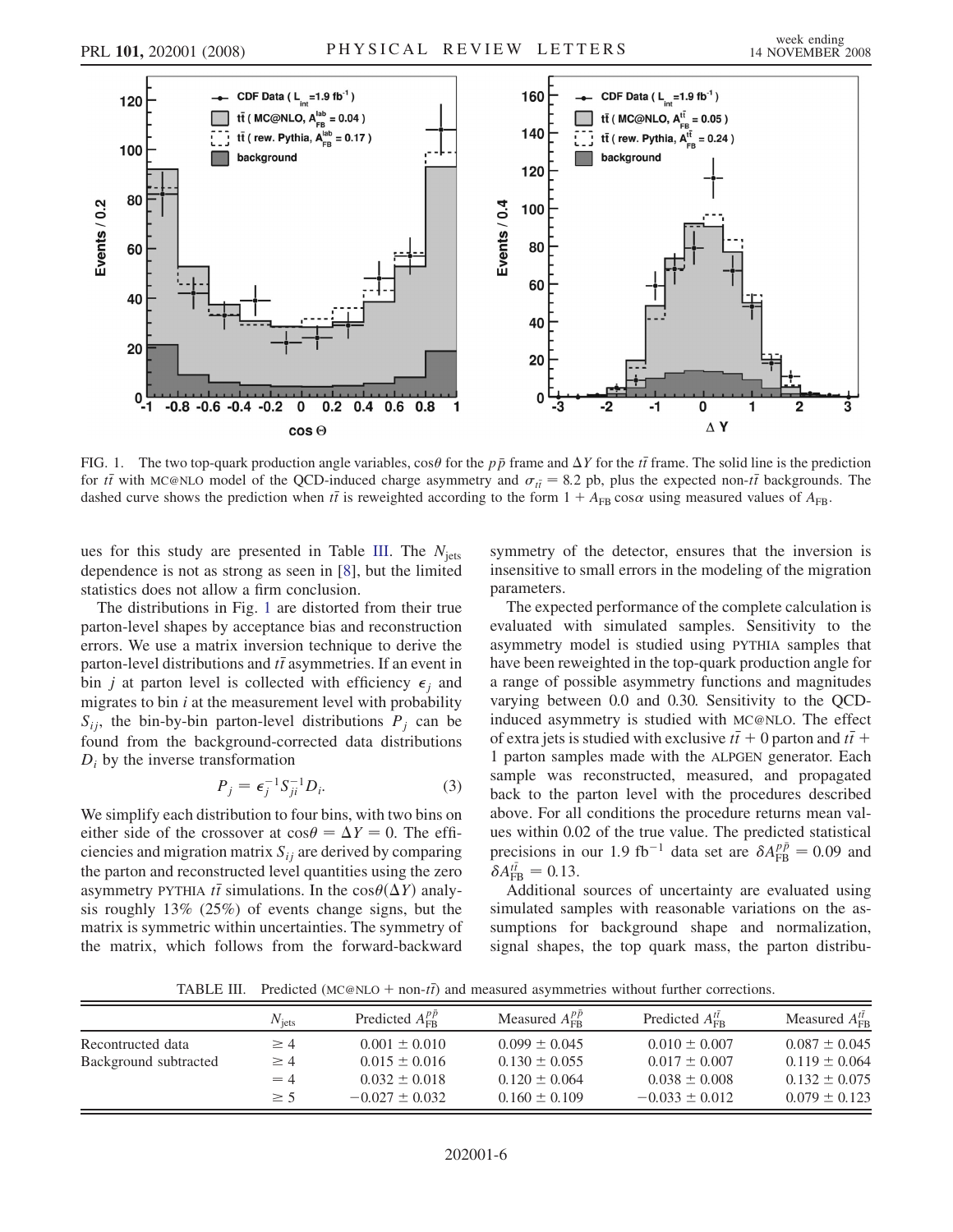<span id="page-6-0"></span>tion functions, the amount of initial and final state gluon radiation, and the calorimeter energy scale. The largest uncertainty in the  $A_{FB}^{p\bar{p}}$  analysis is the background nor-<br>malization and the largest in the  $A^{t\bar{t}}$  analysis is the AV malization and the largest in the  $A_{\text{FB}}^{t\bar{t}}$  analysis is the  $\Delta$ <br>shape modeling being roughly  $\delta A_{\text{FB}} \approx 0.02$  in each. The shape modeling, being roughly  $\delta A_{FB} \simeq 0.02$  in each. The<br>total systematic uncertainty is  $\delta A_{FB} = 0.04$  for both total systematic uncertainty is  $\delta A_{FB} = 0.04$  for both techniques.

Applying our algorithm to the inclusive backgroundsubtracted distributions in Fig. [1](#page-5-0), we find parton-level asymmetries of  $A_{FB}^{p\bar{p}} = 0.17 \pm 0.07 \pm 0.04$  and  $A_{FB}^{t\bar{t}} = 0.24 \pm 0.13 \pm 0.04$  where the uncertainties are statistical  $0.24 \pm 0.13 \pm 0.04$ , where the uncertainties are statistical<br>and systematic respectively In Fig. 1, the dashed lines and systematic, respectively. In Fig. [1](#page-5-0), the dashed lines show that the data are in good agreement with models derived by reweighting the generated top-quark production angle  $\alpha$  in the symmetric PYTHIA sample with form 1 +  $A_{\text{FB}}$  cos  $\alpha$  using the measured  $A_{\text{FB}}$ .

In conclusion, we have measured a forward-backward and (equivalent) charge asymmetry in a strong process at high energy using reconstructed  $t\bar{t}$  events produced in  $p\bar{p}$ <br>collisions at  $\sqrt{s} = 1.96$  TeV. We find forward-backward collisions at  $\sqrt{s} = 1.96$  TeV. We find forward-backward<br>parton-level asymmetries of  $A^{p\bar{p}} = 0.17 \pm 0.08$  in the n<sub>p</sub> parton-level asymmetries of  $A_{FB}^{p\bar{p}} = 0.17 \pm 0.08$  in the  $p\bar{p}$ <br>frame and  $A^{t\bar{t}} = 0.24 \pm 0.14$  in the  $t\bar{t}$  frame. Our results frame and  $A_{\text{FB}}^{t\bar{t}} = 0.24 \pm 0.14$  in the *tt* frame. Our results<br>show the expected frame dependence are consistent show the expected frame dependence, are consistent  $(\leq 2\sigma)$  with the small ( $\sim 0.05$ ) charge asymmetry expected from QCD, and they disfavor exotic sources of top-quark production with significant negative  $A_{FB}$  values [2].

We thank the Fermilab staff and the technical staffs of the participating institutions for their vital contributions. This work was supported by the U.S. Department of Energy and National Science Foundation; the Italian Istituto Nazionale di Fisica Nucleare; the Ministry of Education, Culture, Sports, Science and Technology of Japan; the Natural Sciences and Engineering Research Council of Canada; the National Science Council of the Republic of China; the Swiss National Science Foundation; the A. P. Sloan Foundation; the Bundesministerium für Bildung und Forschung, Germany; the Korean Science and Engineering Foundation and the Korean Research Foundation; the Science and Technology Facilities Council and the Royal Society, U.K.; the Institut National de Physique Nucleaire et Physique des Particules/CNRS; the Russian Foundation for Basic Research; the Ministerio de Educación y Ciencia and Programa Consolider-Ingenio 2010, Spain; the European Community's Human Potential Programme; the Slovak R&D Agency; and the Academy of Finland.

a Deceased.

- <sup>b</sup>Visitor from Universiteit Antwerpen, B-2610 Antwerp, Belgium.
- <sup>c</sup>Visitor from Chinese Academy of Sciences, Beijing 100864, China.
- d Visitor from University of Bristol, Bristol BS8 1TL, United Kingdom.

e Visitor from University of California Irvine, Irvine, CA 92697, USA.

- f Visitor from University of California Santa Cruz, Santa Cruz, CA 95064, USA.
- g Visitor from Cornell University, Ithaca, NY 14853, USA.
- hVisitor from University of Cyprus, Nicosia CY-1678, Cyprus.
- <sup>i</sup>Visitor from University College Dublin, Dublin 4, Ireland. <sup>j</sup>Visitor from University of Edinburgh, Edinburgh EH9 3JZ, United Kingdom.
- k Visitor from Universidad Iberoamericana, Mexico D.F., Mexico.
- l Visitor from University of Manchester, Manchester M13 9PL, United Kingdom.
- mVisitor from Nagasaki Institute of Applied Science, Nagasaki, Japan.
- <sup>n</sup>Visitor from University de Oviedo, E-33007 Oviedo, Spain.
- <sup>o</sup>Visitor from Queen Mary, University of London, London, E1 4NS, United Kingdom.
- p Visitor from Texas Tech University, Lubbock, TX 79409, USA.
- <sup>q</sup>Visitor from IFIC(CSIC-Universitat de Valencia), 46071 Valencia, Spain.

r Visitor from Royal Society of Edinburgh, Edinburgh, EH22PQ, United Kingdom.

s http://www-cdf.fnal.gov

- [1] F. Abe et al. (CDF Collaboration), Phys. Rev. Lett. 74, 2626 (1995); S. Abachi et al. (D0 Collaboration), Phys. Rev. Lett. 74, 2632 (1995).
- [2] O. Antunano, J. H. Kuhn, and G. Rodrigo, Phys. Rev. D 77, 014003 (2008).
- [3] M. T. Bowen, S. Ellis, and D. Rainwater, Phys. Rev. D 73, 014008 (2006); S. Dittmaier, P. Uwer, and S. Weinzierl, Phys. Rev. Lett. 98, 262002 (2007); L. G. Almeida, G. Sterman, and W. Vogelsang, Phys. Rev. D 78, 014008 (2008).
- [4] R. W. Brown, D. Sadhev, and K. O. Mikaelian, Phys. Rev. Lett. 43, 1069 (1979); F. Halzen, P. Hoyer, and C. S. Kim, Phys. Lett. B 195, 74 (1987); J. H. Kuhn and G. Rodrigo, Phys. Rev. Lett. 81, 49 (1998); J. H. Kuhn and G. Rodrigo, Phys. Rev. D 59, 054017 (1999).
- [5] J.L. Rosner, Phys. Lett. B 387, 113 (1996).
- [6] P.H. Frampton and S.L. Glashow, Phys. Lett. B 190, 157 (1987); L. M. Sehgal and M. Wanninger, Phys. Lett. B 200, 211 (1988).
- [7] T. Aaltonen et al. (CDF Collaboration), Phys. Rev. Lett. 100, 231801 (2008); T. Aaltonen et al. (CDF Collaboration), Phys. Rev. D 77, 051102 (2008); V. M. Abazov et al. (D0 Collaboration), arXiv:0804.3664.
- [8] V. M. Abazov et al. (D0 Collaboration), Phys. Rev. Lett. 100, 142002 (2008).
- [9] D. E. Acosta et al. (CDF Collaboration), Phys. Rev. D 71, 032001 (2005).
- [10] The inclusion of the charge conjugate process should be assumed.
- [11] Missing transverse energy,  $\not\hspace{-.15cm}/_{T}$ , is defined as the magnitude of the vector  $-\sum_{i} E_T^i \vec{n}_i$  where  $E_T^i$  are the magnitudes of